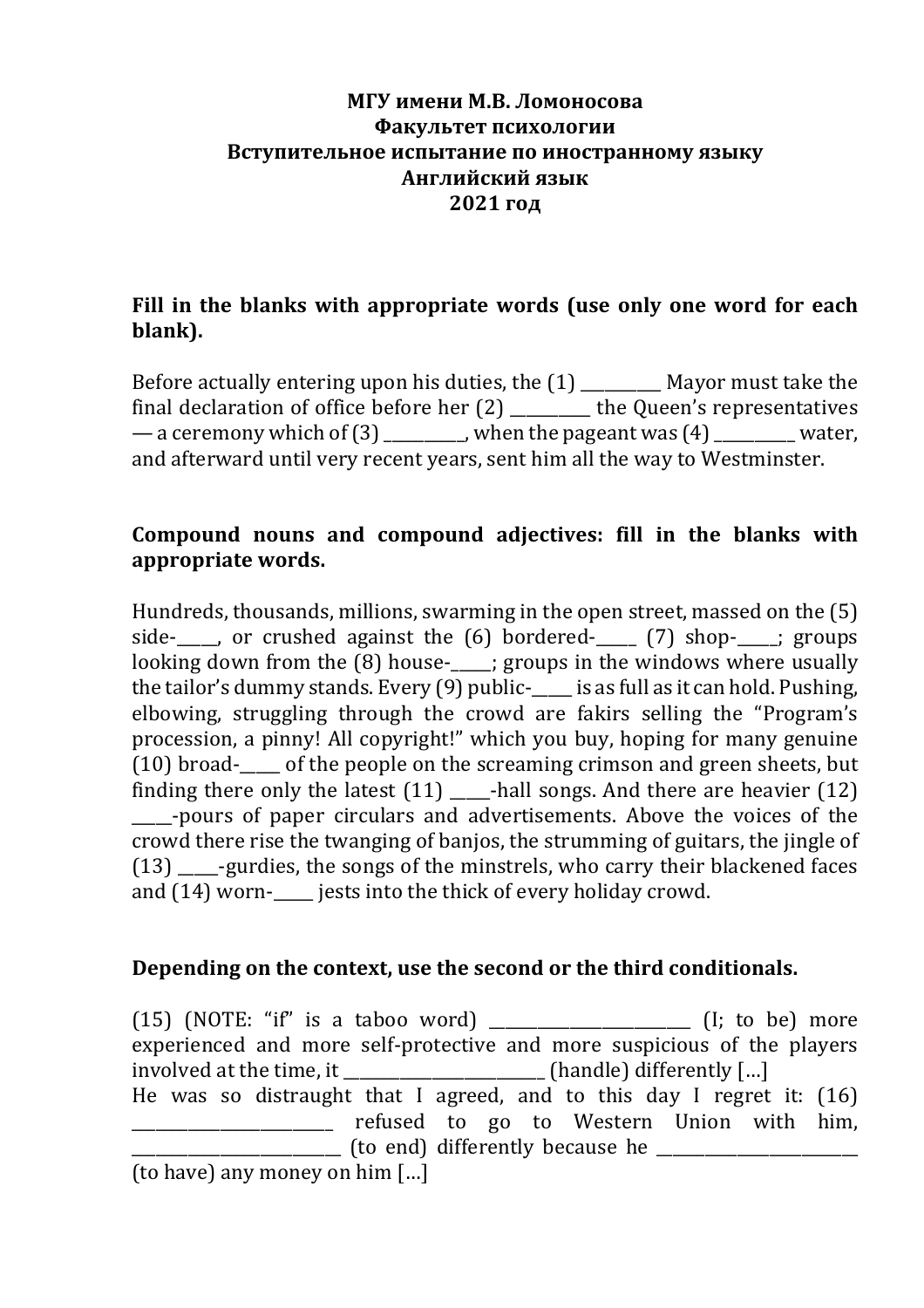The paperwork was clear; it said that if he  $(17)$  \_\_\_\_\_\_\_\_\_\_\_\_\_\_\_\_\_\_\_\_\_\_ (to show up) unprepared to recording sessions, he  $\qquad$  (to be) fined […] In fact, if a pulsar  $(18)$  \_\_\_\_\_\_\_\_\_\_\_\_\_\_\_\_\_\_\_\_\_\_ (to rotate) any faster, say 4,500 revolutions per second, its equator \_\_\_\_\_\_\_\_\_\_\_\_\_\_\_\_\_\_\_\_\_\_(to be) moving at the speed of light, which tells you that this material is unlike any other  $[...]$ If a huge genetic gap  $(19)$  \_\_\_\_\_\_\_\_\_\_\_\_\_\_\_\_\_\_\_\_\_ (to separate) us from our  $\frac{1}{2}$  closest relative in the animal kingdom, we  $\frac{1}{2}$  (can) justifiably celebrate our brilliance.

#### Fill in each blank below with the appropriate phrasal verb.

20. Can you vacuum the room, please? My friends are \_\_\_\_\_\_\_\_\_\_\_\_\_ tonight. I want the place to look great.

21. Jack was himself trying to impress Jane.

22. She left an hour before John, but she drove very fast and quickly

\_\_\_\_\_\_\_\_\_\_\_\_\_\_\_. 23. He has tried for decades to have a nice-looking lawn, but he has just  $\frac{1}{2}$  on it.

24. Bob \_\_\_\_\_\_\_\_\_\_\_\_\_\_\_ in the gym for two hours every night.

## Form the non-standard plural/singular of each noun below.

- 25. Thesis (singular) – \_\_\_\_\_\_\_\_\_\_\_\_\_\_\_ (plural)
- $26.$  Corpus  $(singular)$  \_\_\_\_\_\_\_\_\_\_\_\_\_\_ (plural)
- 27. \_\_\_\_\_\_\_\_\_\_\_\_\_\_\_ (singular) – media (plural)
- $28.$   $\frac{1}{\sqrt{25}}$  (singular) matrices (plural)
- $29.$  Schema (singular)  $\qquad \qquad$  (plural)
- 30. Forum  $(singular)$  \_\_\_\_\_\_\_\_\_\_\_\_ (plural)
- 31. Alumnus (singular)  $-$  \_\_\_\_\_\_\_\_\_\_\_\_\_\_ (plural)
- 32. Nebula (singular) – \_\_\_\_\_\_\_\_\_\_\_\_\_\_\_ (plural)  $33.$  \_\_\_\_\_\_\_\_\_\_\_\_\_\_\_\_\_\_\_\_\_\_\_(singular) – criteria (plural)
- 
- 34. (singular) mafiosi (plural)

## **Fill in the blanks with the correct article: a/an, the or zero (-).**

(35) sound alone caused everyone to stop playing and turn my way. And there I was with one half of my guitar in one hand,  $(36)$  \_\_\_\_ other half in  $(37)$ other, with  $(38)$  blood pouring down my chin, neck, and chest. I was dazed; they were all pointing at me and I had no idea what they were talking about. Being that I was in  $(39)$  \_\_\_\_ NYC, it was either wait for three hours to be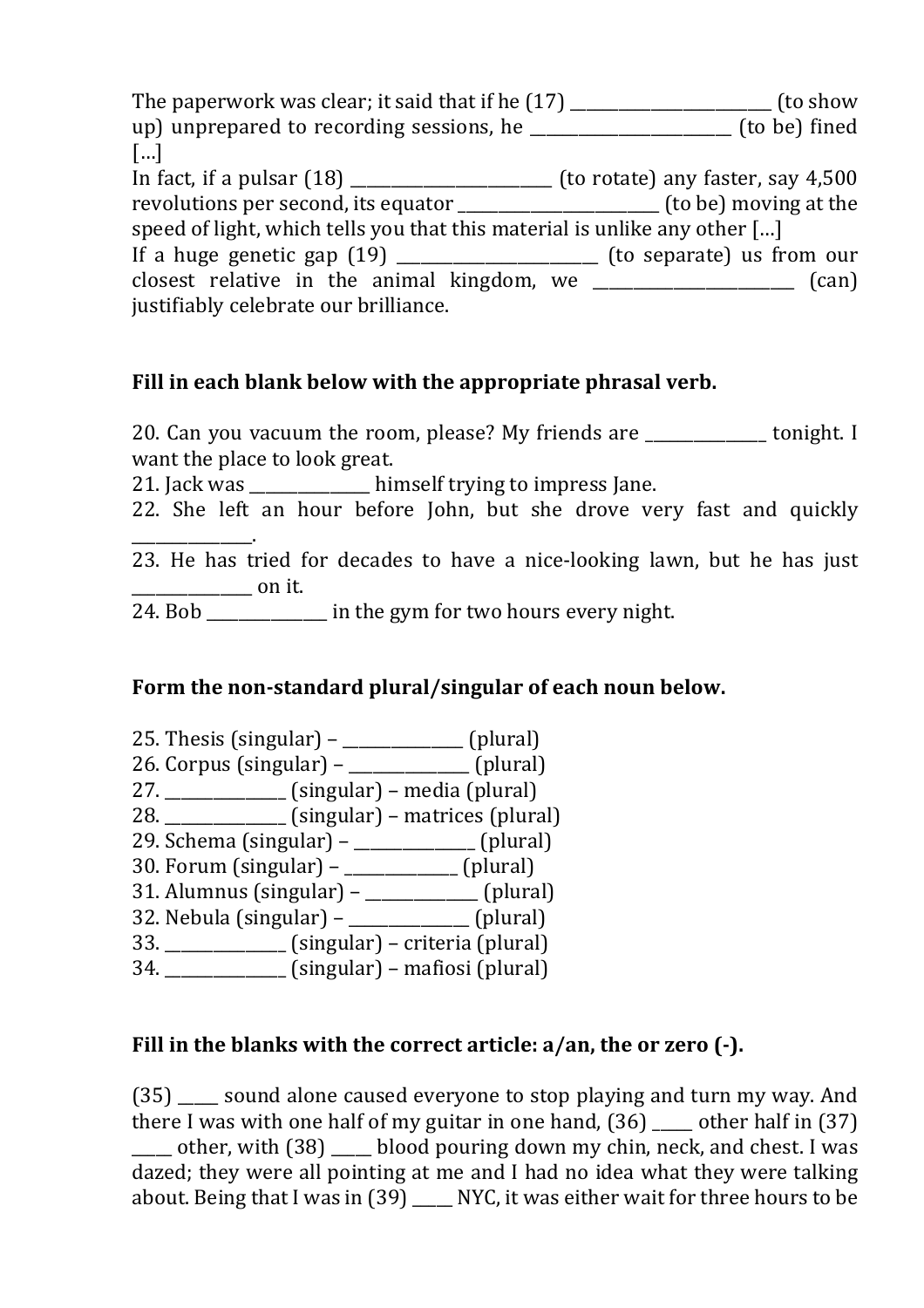seen by  $(40)$  ER doctor—or not. I opted to go back to  $(41)$  Paramount Hotel, where I sat at the Whiskey Bar with  $(42)$   $\qquad$  bag of ice on my face until I got on  $(43)$  \_\_\_\_\_ plane with everyone else  $(44)$  \_\_\_\_\_ next day.

### **Verb patterns: choose the correct variant.**

45. I appreciated being able / to be able to study English in Hawaii.

46. Megumi agreed studying / to study harder for the TOEIC.

47. When I was in Japan, I attempted paving  $\ell$  to pay the cashier at the food store with U.S. dollars.

48. We don't recommend seeing / to see the movie.

#### **Put the verbs in brackets in the correct tense.**

I (49) \_\_\_\_\_\_\_\_\_\_\_\_\_ (to flow out) to New York, where Nile Rodgers (50) \_\_\_\_\_\_\_\_\_\_\_\_\_\_\_ (to produce) the electric version of a few tracks. Then he and I (51) \_\_\_\_\_\_\_\_\_\_\_\_\_\_\_ (flow out) to Spain to have this major Spanish star, Martha Sanchez, do vocals. She  $(52)$  \_\_\_\_\_\_\_\_\_\_\_\_ (to be) basically the Spanish Madonna, and it  $(53)$  (to be) clear to me that Nile  $(54)$ \_\_\_\_\_\_\_\_\_\_\_\_\_\_ (to spend) all of this money to get her involved just so that he (55) \_\_\_\_\_\_\_\_\_\_\_\_\_\_\_ (can) be with her. It (56) \_\_\_\_\_\_\_\_\_\_\_\_\_\_\_ (to be) fine by me; I (57) **\_\_\_\_\_\_\_\_\_\_\_\_** (to have) a great time hanging out in Madrid. Martha (58) \_\_\_\_\_\_\_\_\_\_\_\_\_\_\_ (to take) us to all of these speakeasy-type bars in these grottoes and ancient wine cellars deep below the city. In every single one of them, there  $(59)$  (will be) the best flamenco guitar players—I  $(60)$ \_\_\_\_\_\_\_\_\_\_\_\_\_\_\_ (to learn) a lot from jamming with them.

#### Put the words in the correct order to form sentences.

61. Psychologists / those / attention / the / community / were / bringing / for / responsible / ideas / to / psychological / these / primarily / attention / of.

62. Reality / of / the / and / structure / structure / is / profound / even / syntactic / sentence / abstract / itself / pervasive / psychological / though / is.

## Fill in the blanks below with the correct prepositions.

After I'd been paid  $(63)$  \_\_\_\_\_ the insurance company  $(64)$  \_\_\_\_ the house that had been totaled  $(65)$  \_\_\_\_\_ the earthquake, we shopped  $(66)$  \_\_\_\_ a new one and found it  $(67)$  \_\_\_\_\_ Beverly Hills  $(68)$  \_\_\_\_\_ Roxbury Drive.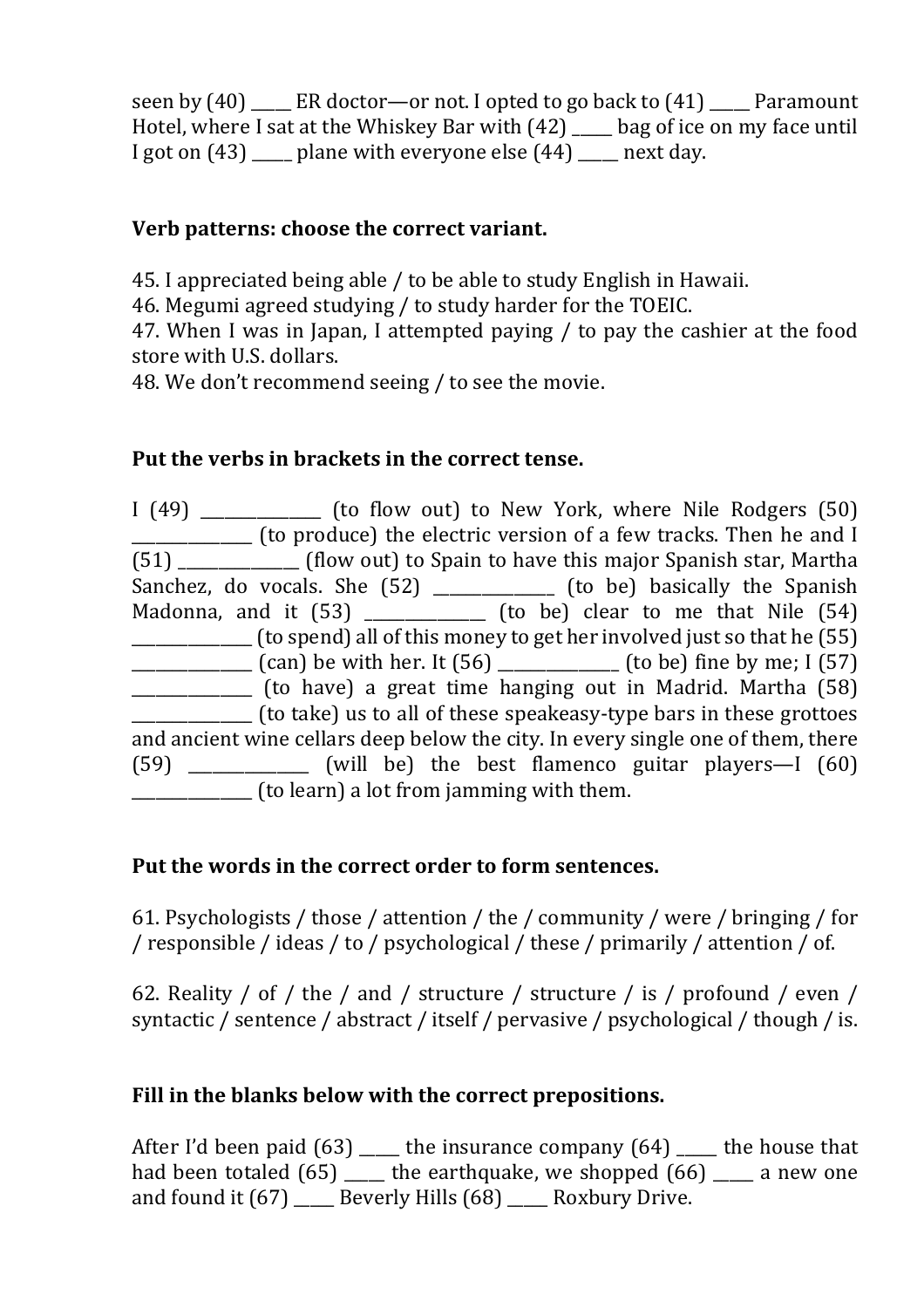# Fill in the gaps (69-73) with one word / group of words each.

The ionic permeability properties of the plasma membranes of cells, especially nerve and muscle cells, leads to a state in which the cytosol is electrically polarized with respect to the extracellular fluid. This steady state electrical potential (voltage) difference across the cell membrane is known as the  $(69)$ 

Myelin-sheath gaps that occur along a myelinated axon where the axolemma is exposed to the extracellular space are known as (70) \_\_\_\_\_\_\_\_\_\_\_\_\_\_\_\_\_\_\_.

(71) The same is predominantly characterized by dissatisfaction with sleep duration or quality and difficulties initiating or maintaining sleep, along with substantial distress and impairments of daytime functioning.

Human infants typically enter  $(72)$  \_\_\_\_\_\_\_\_\_\_\_\_\_\_\_\_\_\_ directly after the initial onset of sleep and spend approximately 50% of their total sleep time in it. Humans older than two years old typically enter  $(73)$  before REM sleep and spend approximately 20% to 25% of their total sleep time in REM sleep across childhood, adolescence, adulthood, and into old age.

#### Answer the multiple-choice questions (choose the correct answer from **the list):**

 $74. My$  \_\_\_\_\_\_\_\_\_\_\_\_\_\_\_\_ father is a pilot. a. sister's-in-law b. sister's-in-law's c. sister-in-law's

75. I'll be there in a  $\frac{1}{2}$  time. a. week or two b. week or two's c. week's or two's

76. Neurotransmitters are typically stored in which of the following parts of a neuron? a. the terminal buttons

- b. the nodes of Ranvier
- c. the soma
- d, the myelin sheath
- e. the axon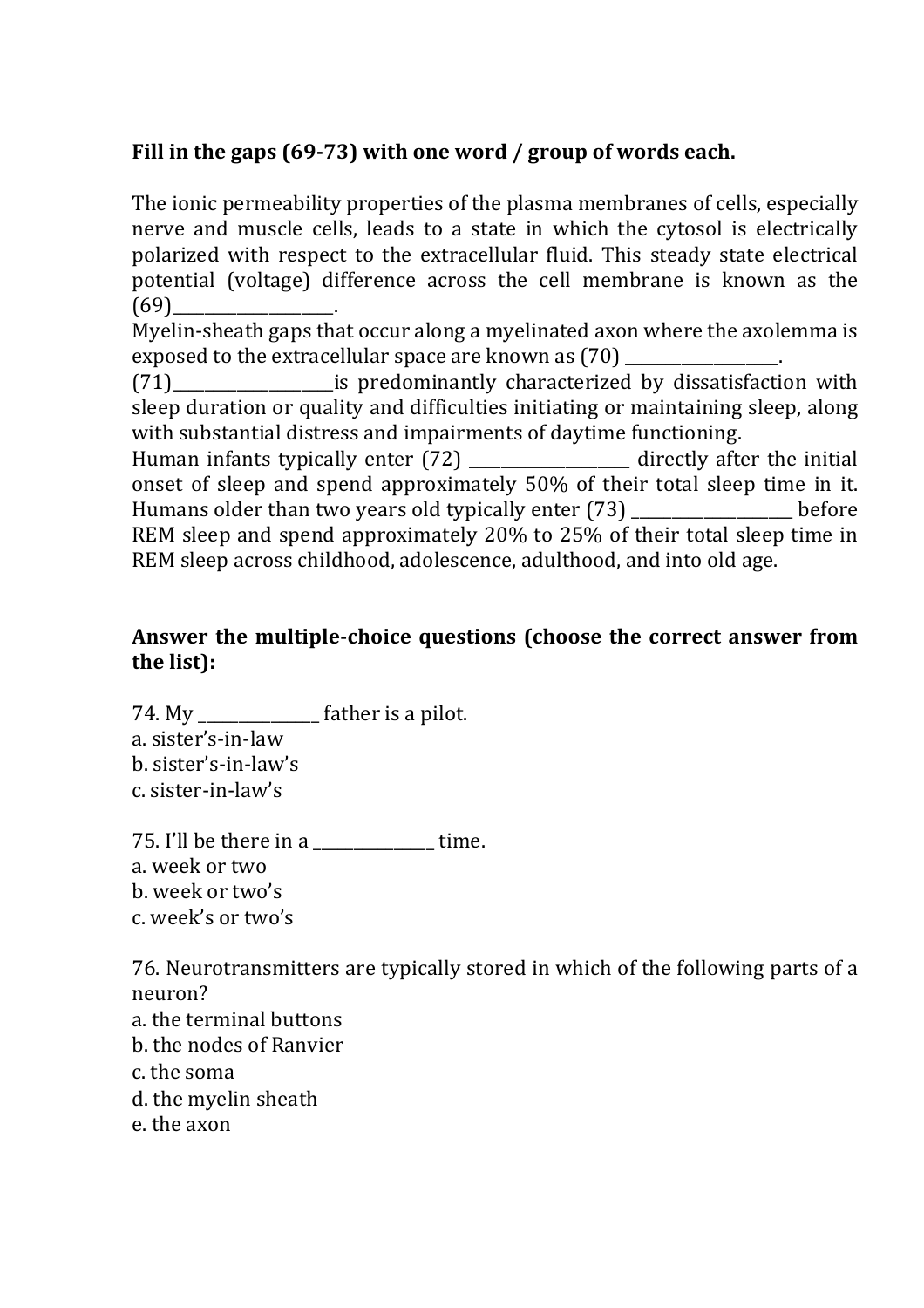77. According to Abraham Maslow's hierarchy of needs, the need to have respect for ourselves and to be valued by others is classified within the category of

- a. physiological needs
- b. esteem needs
- c. safety needs
- d. belongingness needs
- e. self-actualization needs

78. Which of the following most accurately describes a dependent variable? a. some characteristic of research participants that is constant, such as gender b. a factor that is manipulated by the experimenter in order to observe its effects on some other factor

c. some aspect of a participant's response that is measured in an experiment

79. After discussing a topic, a group makes a decision that is more extreme than the average position of all of the group members prior to discussion. The group's action is an example of

- a. group polarization
- b. group consistency
- c. group consensus
- d. the mere-exposure effect
- e. diffusion of responsibility

80. Which of the following provides information regarding brain function by monitoring the brain at work through metabolism of glucose?

- a. positron emission tomography (PET)
- b. magnetic resonance imaging (MR
- c. computed tomography (CT)
- d. electroencephalography (EEG)
- e. electrooculography (EOG)

81. The lateralization of language means that:

a. language function is located in one of the two hemispheres of the brain

- b. language ability depends on the environment
- c. language is impaired partially
- d. language is the chain of associated speech behaviors

82. Subliminal perception occurs when:

a. we perceive something without being aware that we have perceived that

b. we are aware of what we have perceived

c. we are fooled by visual illusions

d. we repress taboo words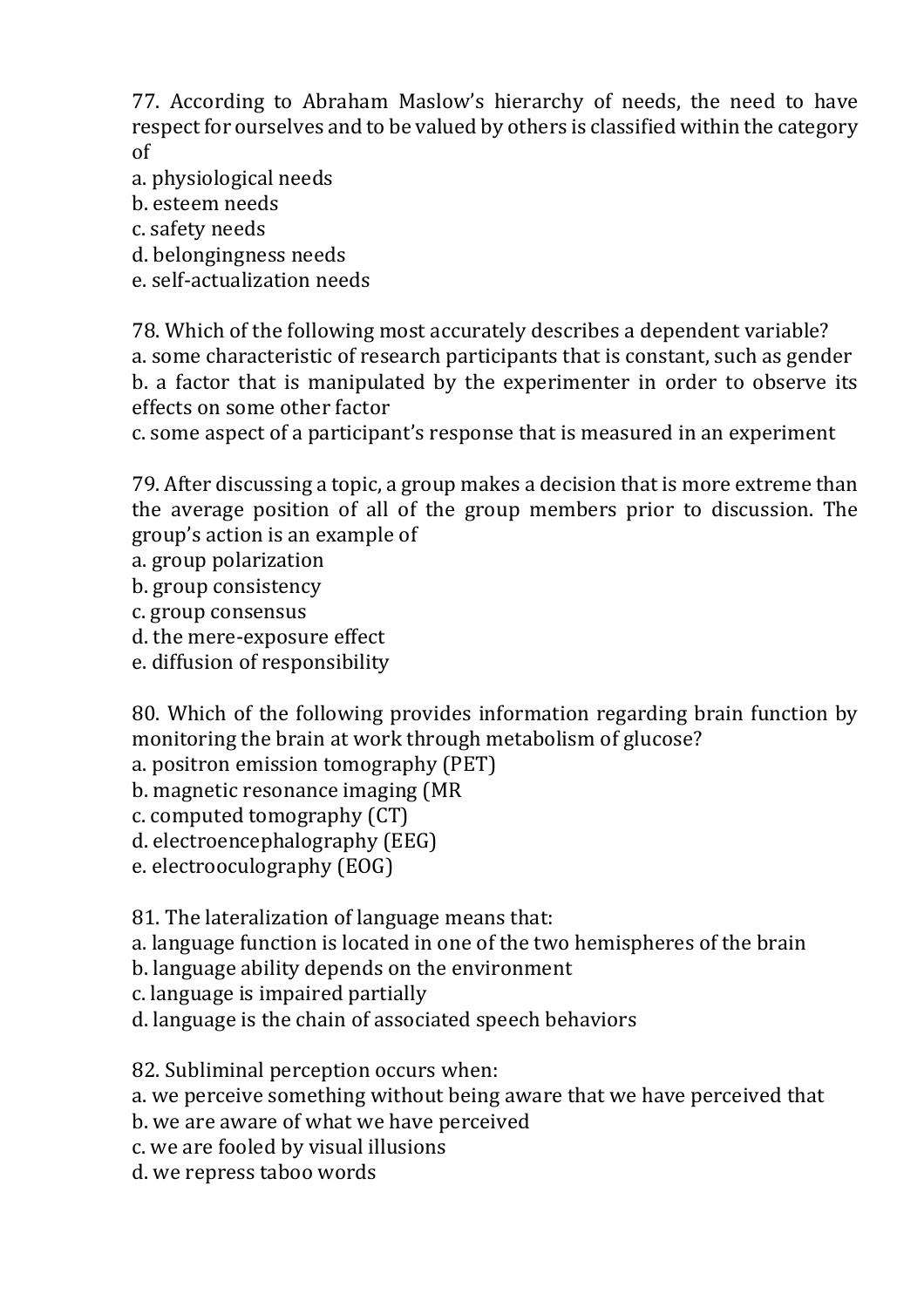83. The "cocktail party phenomenon" is concerned with:

a. how people communicate at parties

b. how we are able to attend to specific conversations in a crowded room where there are many conversations taking place

c. non-verbal communication

d. what words capture our interest in any communication

84. Corpus callosum is:

a. the commissure, that links the two hemispheres

b. physical constitution of the body

c. the ancient name for the brain

85. Which of the following would be an illustration of retrograde amnesia?

a. when a person loses their memory totally

b. when a person loses their speech

c. when a person loses their memory of events leading up to an accident

d. when a person cannot remember any of the events that have occurred since their accident

86. Mnemonics are:

- a. aids to help memory
- b. people with good memory
- c. words that can have two possible meanings
- d. patients with certain mental disorders

87. Cognitive dissonance results from:

- a. a stressful situation
- b. mental disorder
- c. the loss of knowledge
- d. the choice between attitudes and behaviors that are contradictory

88. Circadian rhythms are:

a. representations of the unconscious wishes

b. fantasies that people create in sleep

c. biological processes that occur regularly

d, the disguised meanings of dreams

### Find mistakes (89-95). There is one mistake in every line. Write the correct variant instead of the one given.

(89) So, if Hollywood hasn't gotten it right, what exactly is forensic psycology? On the surface.